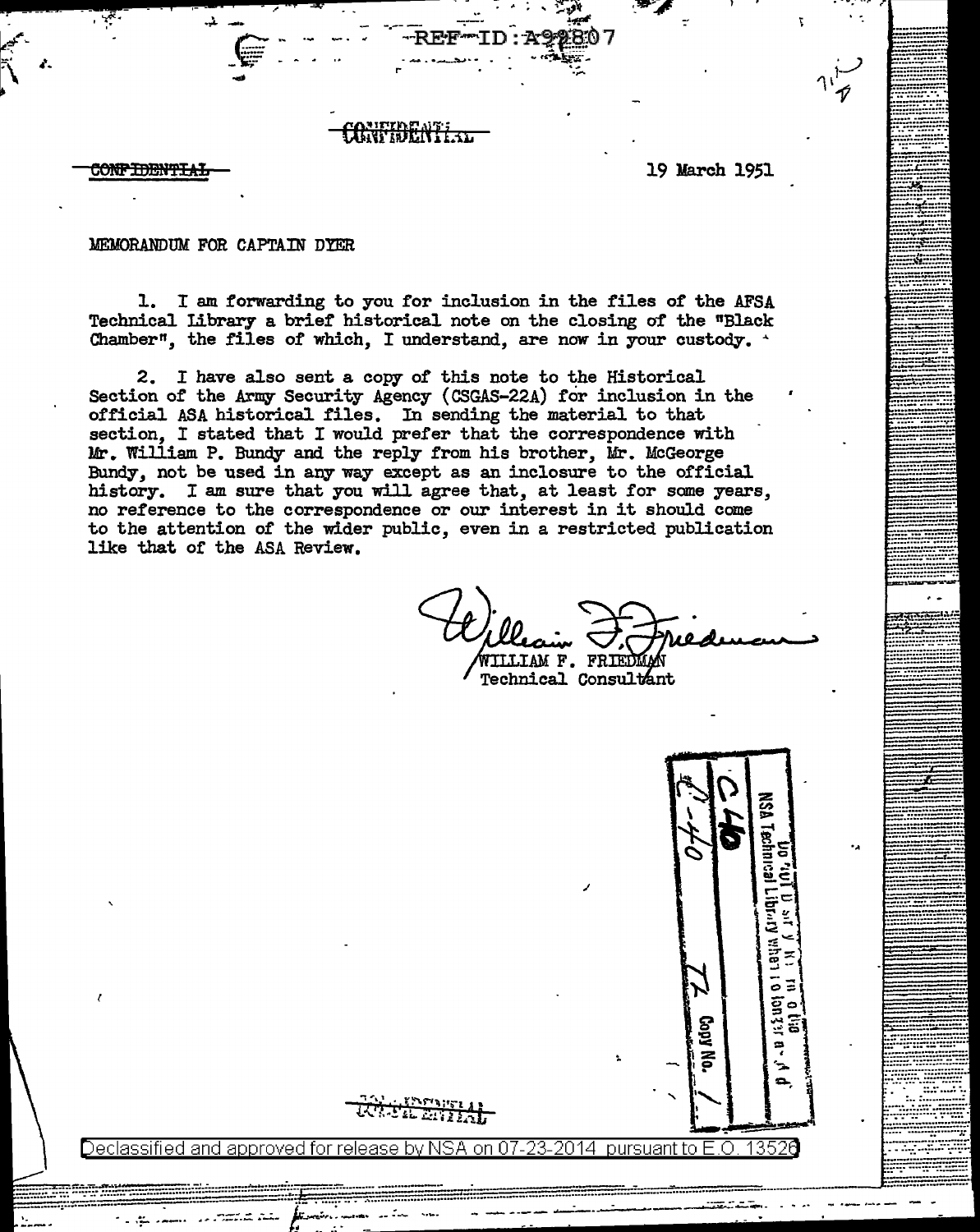

rtib<del>arith.</del>

REF ID: A99

*::.;::::::: ..* :::. ............................ ·············- ·············-· ............................. .......................... ••••n•••••••••• •••••H•••••-•• ................... ......................... ................. -- •••••H••·---- ':':'::::=::::~:::: :::.:::.· .. :::::::::·:: !f:~?..=f========;=~~¥:. ---~:.:-:.:.:::::..:.:::· ......................... ·····-········· • ~§§#~}..~:;§\_:§§:

········--···· ·········--·· ··--·-·---···· ........ \_\_\_ .... \_ .. ···-······-.. ::::::::;=== .... -............... . ---·---· :::;:::::::::=: ............ \_ ......... .. •••y•-••••••• ::::~::::::::;;: ......................... -.~:;:=.::;=:. ::::::::::::::::::<br>:::::::::::::::::: --·-······ .. ···

I

·:::::;::.--::::::: ··-···--·-·- ............... -..... ................. -.. ........................... ............... -...... ...................... ::•::::::::=:::.: ......................... -- 022114-00011111<br>-POULOGED 02014-031<br>-MAROCORD 02014-031<br>-MAROCORD 0214-022 ~;:.::;.::::::::

\*\*\*\*\*\*\*\*\*\*\*\*\*\*\*\*\*\*\*\*\*\*\*\*\*\*\*\*\*\*\*\*\*\* .. ................... .. ::::::.i:::::::.:::= .......................... - ...................... .......................... ....................... - ........................... ::.:·:·::-:.::::.:::::: <u>..... ............</u> ......................... ····-··--······ : .... :.:::::-:.::::::: ................... ......................... *:::.:..·::.:·:..·:::: .. :-.:* .............. ··········-··-"' -......

### **CONFIDENTIAL**

·.

### A HISTORICAL NOTE ON THE CLOSING OF THE "BLACK CHAMBER"

For many years there has been doubt as to who was really responsible for closing the "Black Chamber" -- the World War I cryptologic bureau of the War Department. Thus, in "A brief history of the Signal Intelligence Service", prepared by me in 1942, there appears the following footnote:

> $"(1)$  A number of years later (1941) Yardley told me that he had been misinformed as to Mr. Stimson's attitude and that it was really the President (Mr. Hoover) who 'killed' the bureau, not Mr. Stimson. There may be some grounds for believing this, and it would be interesting to know the truth. $\mathfrak{n}$

In Volume III of "The historical background of the Signal Security Agency". prepared in April 1946, there appears the following footnote, based in part upon the previous reference:

> "11. Later, Yardley told Mr. Friedman that the fundamental objection to the policy of MI-S arose from the attitude of President Hoover, rather than from that of Secretary Stimson. The real reason, therefore, remains obscure. It should be pointed out that the strong attitude shown by Secretary Stimson at the time of the first Japanese aggression against China in 1932 supports the view that Mr. Stimson himself may have been less opposed to such activity than his decision no longer to support MI-S would seem to indicate. In view of the fact that ten years later Mr. Stimson, in his capacity of Secretary of' War, was daily the recipient of the product of the cryptanalytic activities 0£ the SSA, it would be of great interest to know the truth in this connection. As Secretary of War, his enthusiastic support of these activities was never lacking."

No doubt there are one or two other places in the ASA history which deal with this same point.

The recent publication of Mr. Stimson's memoirs, "On Active Service in Peace and War" (New York, Harper Brothers, 1949), throws considerable light on the matter. This book, which was written with the collaboration of: Mr. McGeorge Bundy, has fixed quite definitely the responsibility for the closing of the "Black Chamber" on Mr. Stimson. Mr. Bundy (or can it be Mr. Stimson referring to himself in the third person?) remarks on the

 $<sup>1</sup>$  The bureau was officially designated "MI-8", one of the branches of G-2.</sup> It was supported jointly by the War Department and the Department of State, the major portion being provided by the latter.

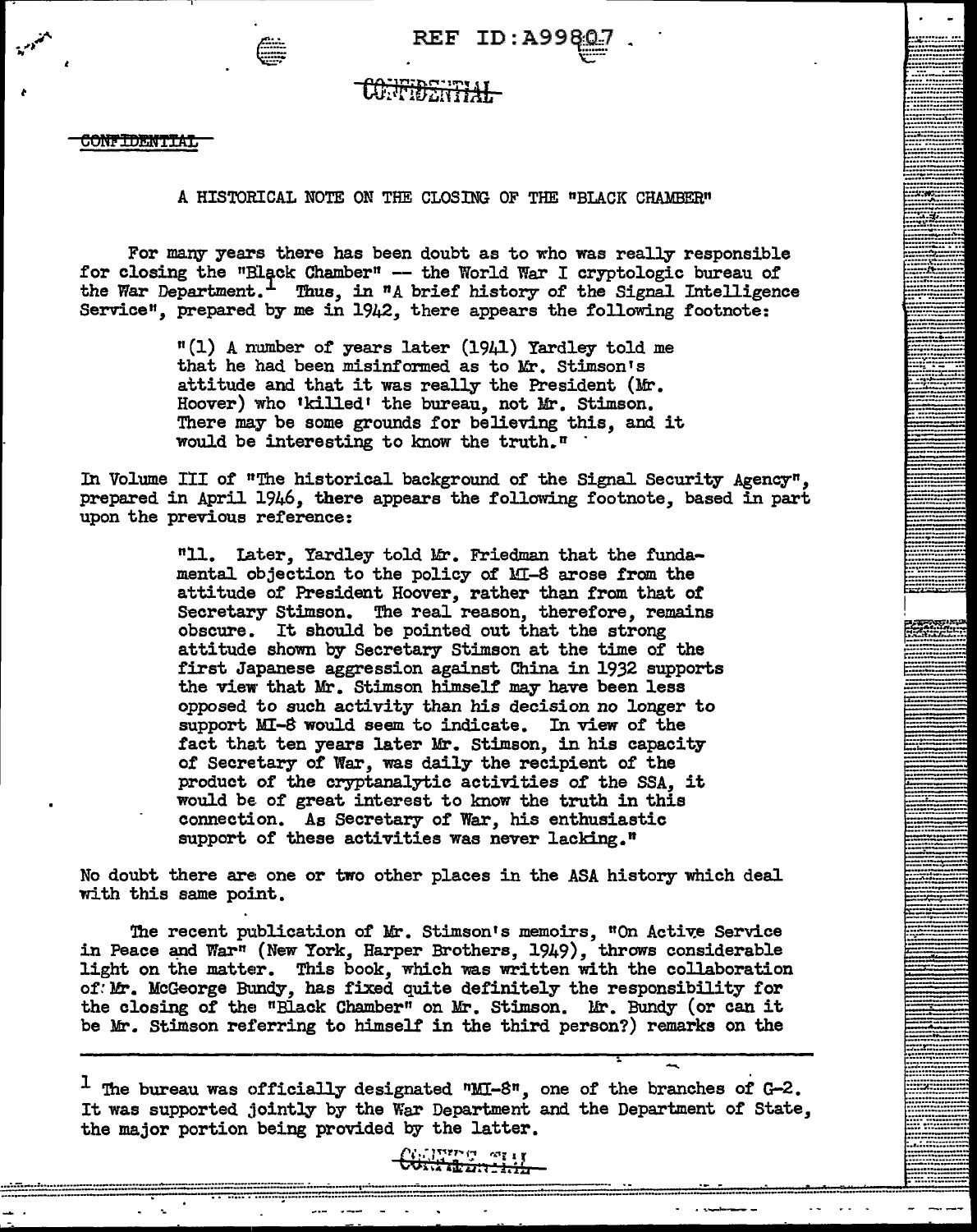

#### <del>ONFIDENTIAL</del>

"curious irony" in the fact that Mr. Stimson in 1940 was so largely dependent upon the development of the very operation which he had banished from the State Department in 1929. The pertinent passages are:

> "These two years were years of peace and trust, and Stimson adopted as his guide in foreign policy a principle he always tried to follow in personal relations -- the principle that the way to make men trustworthy is to trust them. In this spirit he made one decision for which he was later severely criticized: he closed down the so-called Black Chamber the State Department's code-cracking office. This act he never regretted. In later years he was to permit and indeed encourage similar labors in another Department, but in later years the situation was different. In 1929 the world was striving with good will for lasting peace, and in this effort all the nations were parties. Stimson, as Secretary of State, was dealing as a gentleman with the gentlemen sent as ambassadors and ministers from friendly nations, and, as he later said. 'Gentlemen do not read each other's mail. $ir - p$ . 188.

REF ID:A9980

 $- - \frac{1}{2}$ 

................ ... ·--······---- r.::::::::::::: .............. ................... \_\_\_\_ ---· \_ ............... --- ······-------· •H••••········- ::=:::=--=::::-..: ------·······-

........... ................. \_\_ -..... .. .... \_ .. ·.·::: .. -.. ": .. ":.."':=::: **7•w:·r=r-z**  . -

----------· ---·· ------------· -·--·-'"·----

عيعيد

"Another section of the War Department to which his personal attention was frequently directed was Military Intelligence. By a curious irony, the matter of principal importance here was the development of the very operation of attacking foreign codes and. ciphers which Stimson had banished from the State Department in 1929. In 1940 and after, the world was no longer in a condition to be able to act on the principle of mutual trust which had guided him as Secretary of State, and as Secretary of War he fully supported the extraordinary operations that were later revealed to have broken the Japanese codes." -- pp. 454-455.

Thinking that Mr. McGeorge Bundy might have some background to add to his statement as to the closing of the Black Chamber. I addressed a letter to Mr. William P. Bundy, the brother of the co-author and a friend of mine from World War II days, asking if he could without inconvenience consult his brother on this question. Photostatic copies of my letter to Mr. William P. Bundy and of his reply are attached.

These extracts and the letter from Mr. Bundy quite definitely eliminate any question as to who ordered the discontinuance of cryptanalytic activities supported by Department of State funds. However, this did not mean the death of all cryptanalytic activities in the U.S.  $-$  for M.I.-8 remained in existence and the activities simply had to get along with such support as the War Department could provide, without assistance from any other department. It managed to do so.

> $\overline{2}$ (An:Liberth)

s (1920), and the second contract of the second state of the second state of the second state of the second st<br>In the contract of the second state of the second state of the second state of the second state of the second

WILLIAM F. FRIEDMAN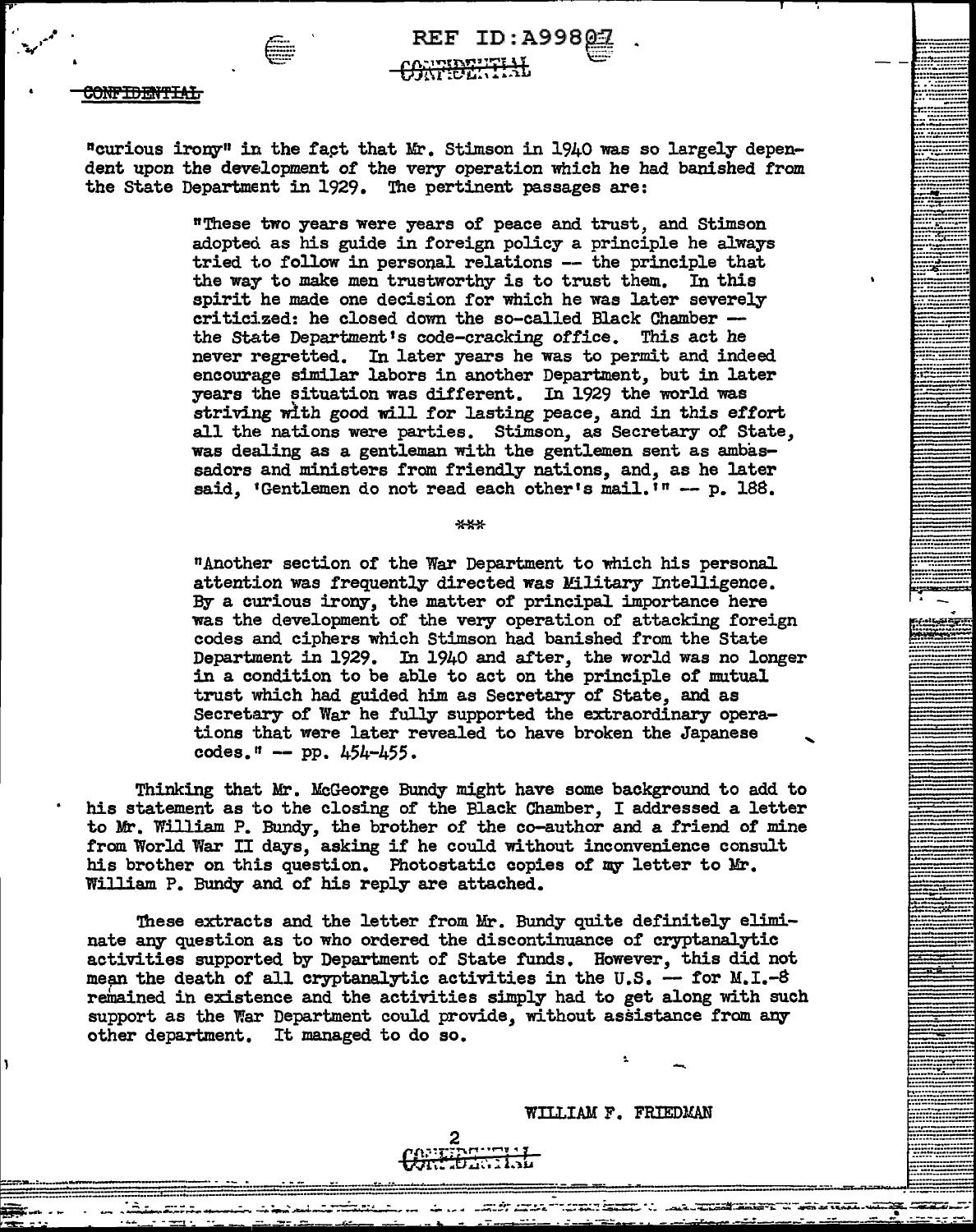## .. CONSTRUCTIVE BEGINNINGS

~

... y

 $\frac{1}{2}$   $\frac{1}{2}$   $\frac{3}{2}$ 

quelling a military revolt against its authority. We have reestablished the sensible practice of our forefathers as to the recognition of new governments in conformity with their rights to regulate their own internal. affairs, and, in view of the economic depression and the consequent need for prompt measures of financial stabilization, have accorded to them recognition under this policy with as little delay as possible in order to give them the quickest possible opportunities for recovering their economic poise. We have co-operated with the Latin American states *in* their efforts to restore peace among their numbers in the Chaco and on the Amazon. We have completed the settlement of Tacna-Arica. And in social and intellectual ways we have endeavored to establish the nations of Latin America as our associates and our friends in intellectual and commercial intercourse. Mr. Hoover, as President-elect, visited them in a journey through South America for the very purpose of dissipating the fears and antagonisms which had grown up amongst some of them as to the intentions and policies of this Government. Subsequently, we have entertained as national guests the Presidents-elect of Mexico, Brazil, and Colombia. We have enlisted our great institutions in the undertaking of systematic intellectual exchange with them; and together with them the United States has become officially represented in many world conferences upon scientific and welfare advancement. These acts have all been designed to impress them, as well as the other nations of the world, that the United States is aiming for progress by the creation of good will and human advancement, and not by exploitation."

The London Treaty and Latin American policy were typical constructive undertakings of the sort that Stimson had anticipated when he left Manila in March, 1929. Taken together, they represented a substantial achievement for his first two years. But these two years are separated by the two that followed as light is separated from darkness, and we shall do weII to stop here for a last *look* at the situation of the world as it appeared from the State Department between 1929 and 1931.

187

·\_:\_\_\_\_:\_~------------....... s.\_ ................... .......

~--

 $\alpha$  . In this company considers the company is a set of the first fact that  $\alpha$  is a set of the company of the company of the company of the company of the company of the company of the company of the company of the com

ID:A998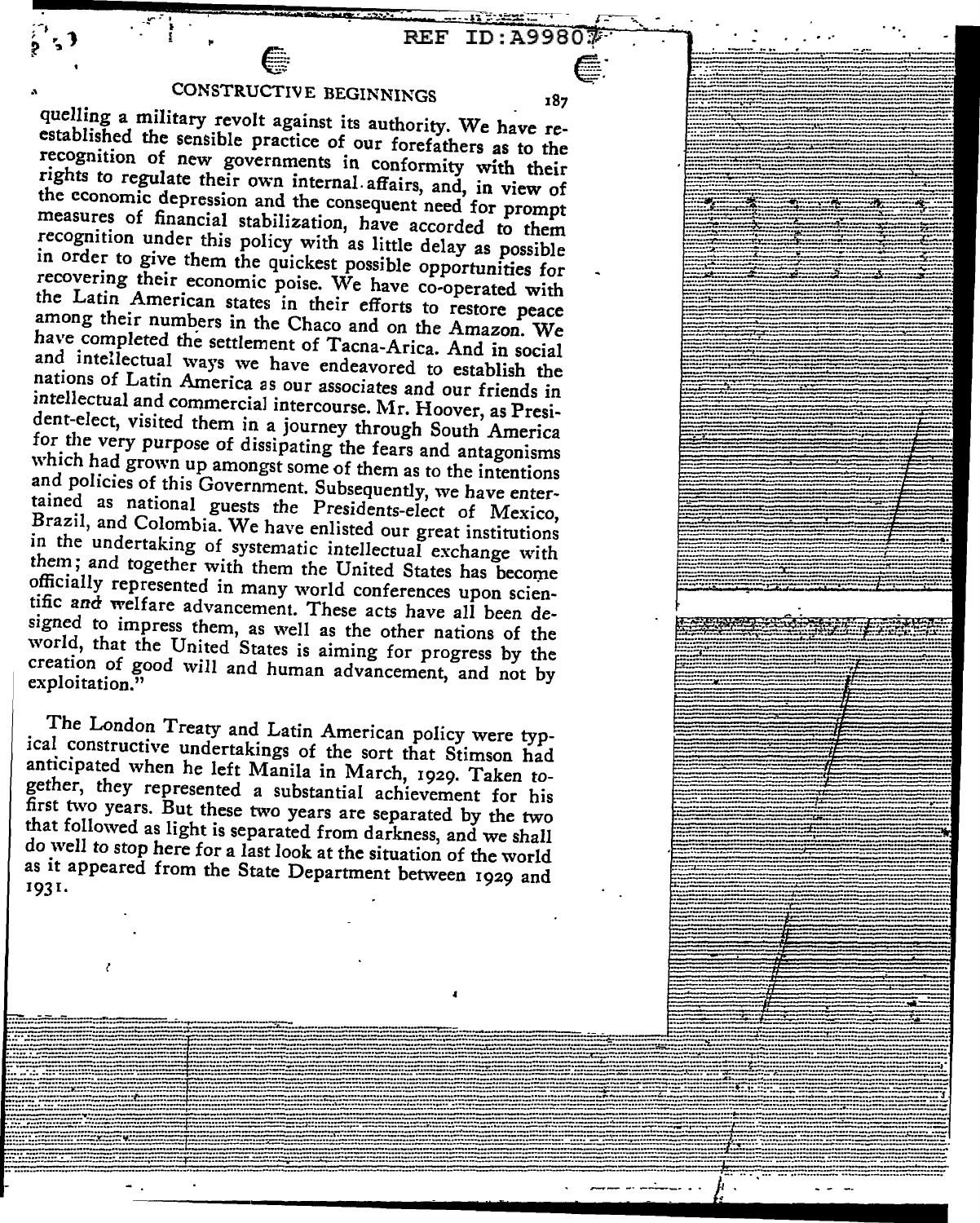**188** 

## ON ACTIVE SERVICE

These were the last two years of Stimson's life in which he was able to think of peace as reasonably well assured, and international good will as something more than a brave hope. In later years he remained a believer in the ideal of peace and the objective of good will, but after 1931 he faced, with all other men of good will, the lengthening shadow of rising lawlessness among the nations. Even in 1931 the great depression had begun to overturn governments and rekindle ancient grievances, but in the early months of that year it still seemed possible that the postwar settlement might not be seriously shaken.

These two years were years of peace and trust, and Stimson adopted as his guide in foreign policy a principle he always tried to follow in personal relations—the principle that the way to make men trustworthy is to trust them. In this spirit he made one decision for which he was later severely criticized: he closed down the so-called Black Chamber—the State Department's code-cracking office. This act he never regretted. In later years he was to permit and indeed encourage similar labors in another Department, but in later years the situation was different. In 1929 the world was striving with good will for lasting peace, and in this effort all the nations were parties. Stimson, as Secretary of State, was dealing as a gentleman with the gentlemen sent as ambassadors and ministers from friendly nations, and, as he later said, 'Gentlemen do not read each other's mail.'

In a similar spirit, the spirit of peacemaking and mutual good will, Stimson had made one other move which brought him some criticism. In the summer of 1929 a serious issue arose between China and Soviet Russia over their conflicting interests and rights in North Manchuria. In the course of this dispute the Russians sent troops into Chinese territory, and for a time there seemed to be danger of either war or annexation. Stimson, undismayed by the fact that the United States had no diplomatic relations with Soviet Russia, took the lead in organizing an international *démarche* invoking the Kellogg-Briand Pact and pleading with both nations to avoid a breach of the pact, and of the peace. This *démarche* greatly annoyed the Russians, whose self-righteousness in foreign affairs makes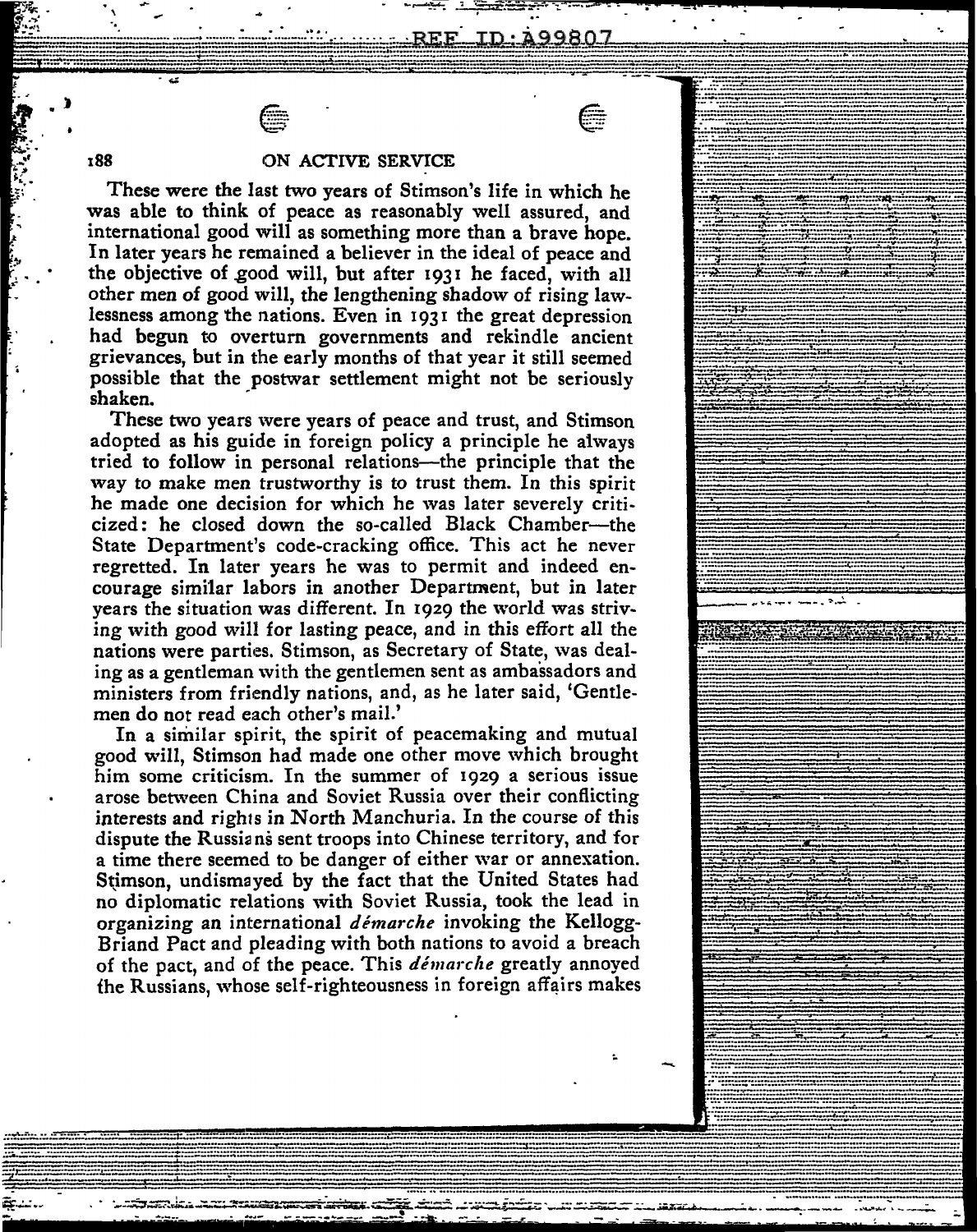ID:A99807 · REF

€

189

# CONSTRUCTIVE BEGINNINGS

that of all other nations seem mild indeed, but it was notable that their troops were quickly withdrawn and a peaceful settlement was reached. The Kellogg-Briand Pact and Stimson's initiative may have had very little to do with this gratifying result, but the fact that the peace was kept seemed encouraging at the time. It was the first invocation of the pact, and from its apparent success believers in the new order of peace took courage.

It was only in 1931 that the weakness of the economic and political underpinnings of the postwar peace began to make itself apparent. Almost overnight, in May, 1931, the whole tenor of the State Department's work and of Stimson's own activities was radically changed.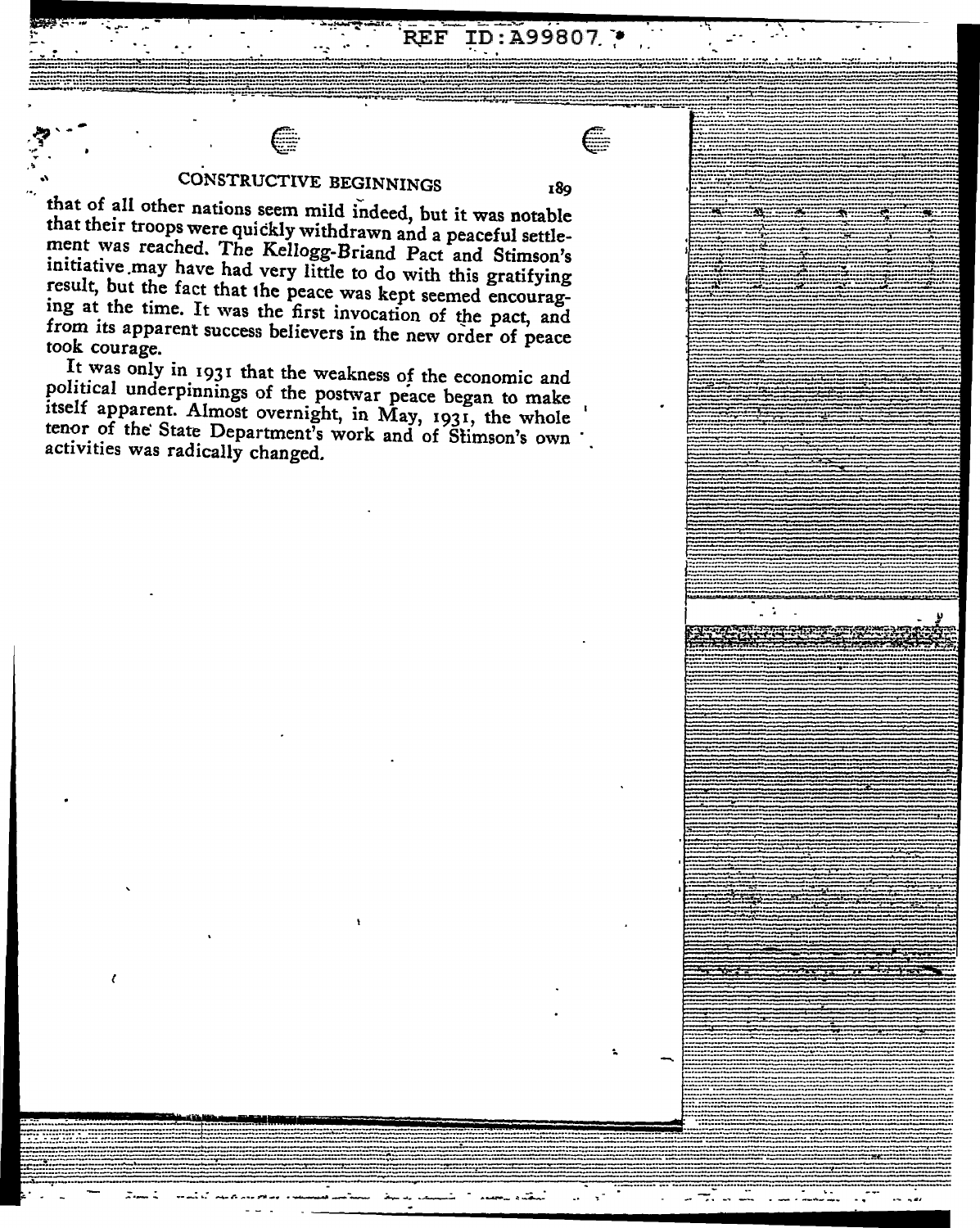**REF ID: A99807** 

454

## ON ACTIVE SERVICE

In other cases, the activities of the Secretary were the result of some nonmilitary aspect of the matter. The appointment of a Surgeon General, or a Chief of Chaplains, for example, involved a decision in the Secretary's office because, especially in wartime, these offices attracted the close interest and attention of civilian doctors and clergymen, who felt that the normal methods of military selection could not be counted on to produce men with the desired standing as professionals. The Medical Department, furthermore, was a matter of special interest to Stimson on account of his personal experience in the tropics, and particularly after the appointment of Major General Norman T. Kirk, whom he had first known in the Philippines, he took an active part in supporting its labors.

Another department to which Stimson's attention was given, in accordance with the requirements of the law, was that of the Judge Advocate General. As wartime pressure increased, he was gradually released by new statutes from much of the labor of reviewing court-martial records, but throughout his years in the War Department he was forced from time to time to give his close attention to specific cases, particularly those involving the death sentence. In spite of the strong tendency of a humane reviewing authority to exercise leniency, Stimson fully understood the close relationship between military justice and military discipline; it was not easy, for example, to approve the dismissal of proved combat fliers who, returning from battle, insisted on disregarding the safety regulations of the continental United States, but he cheerfully accepted General Marshall's recommendation that mercy should be subordinated to justice—and the public safety.

Another section of the War Department to which his personal attention was frequently directed was Military Intelligence. By a curious irony, the matter of principal importance here was the development of the very operation of attacking foreign codes and ciphers which Stimson had banished from the State Department in 1929. In 1940 and after, the world was no longer in a condition to be able to act on the principle of mutual trust which had guided him as Secretary of State. and as Secretary of War he fully supported the extraordinary operations that were later revealed to have broken the Japa-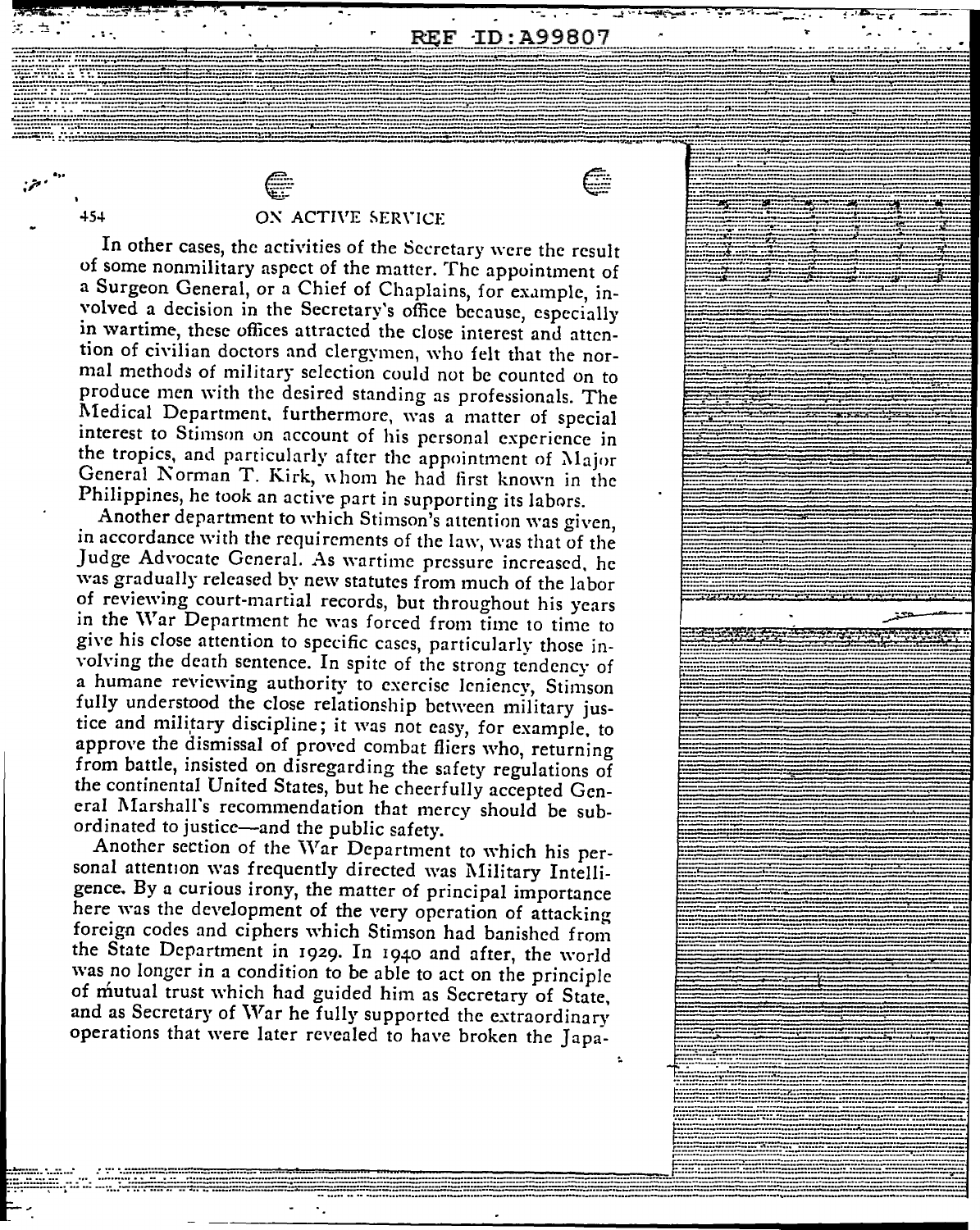

455

**REF ID: A99807** 

## nese codes. In early 1942, with McCloy's assistance, he established a special unit for the analysis and interpretation of this sort of material. This unit, under the direction of Alfred Mc-Cormack, a New York lawyer turned colonel, did its work with remarkable insight and skill. As investigation of the Pearl Harbor catastrophe later revealed, such a unit, if it had existed in 1941, might well have given warning of the degree of Japanese interest in the fleet at Hawaii. It was not Pearl Harbor, however, but the natural development of studies begun months before that led to the establishment of the unit, and if it came into existence too late to help in the prevention of that calamity, it made invaluable contributions in other matters of at least comparable significance during the war.

Stimson also did what he could to insure the effective exchange of military information among different branches of the Government and with America's allies, particularly the British. He backed General Marshall's efforts to break down American resistance to co-operation with the British, and he was insistent that no impatience with its occasional eccentricities should deprive the Army of the benefits of co-operation with General Donovan's Office of Strategic Services. Throughout the war the intelligence activities of the United States Government remained incompletely co-ordinated, but here again it was necessary to measure the benefits of reorganization against its dislocations, and on the whole Stimson felt that the American achievement in this field, measured against the conditions of 1940, was more than satisfactory. A full reorganization belonged to the postwar period.

## 3. THE PLACE OF SPECIALISTS

Stimson inherited, from the comments of his father on the subject of the "bombproof" officers of the Civil War, and from his own experience with 'the uniform-wearing civilians doing morale duty in the back areas' of World War I, a strong feeling that the dignity of the uniform should as far as possible be reserved for those who in fact did the fighting. It was true that this conviction flew in the face of the developing complexity of war; perhaps not half of the men who served use-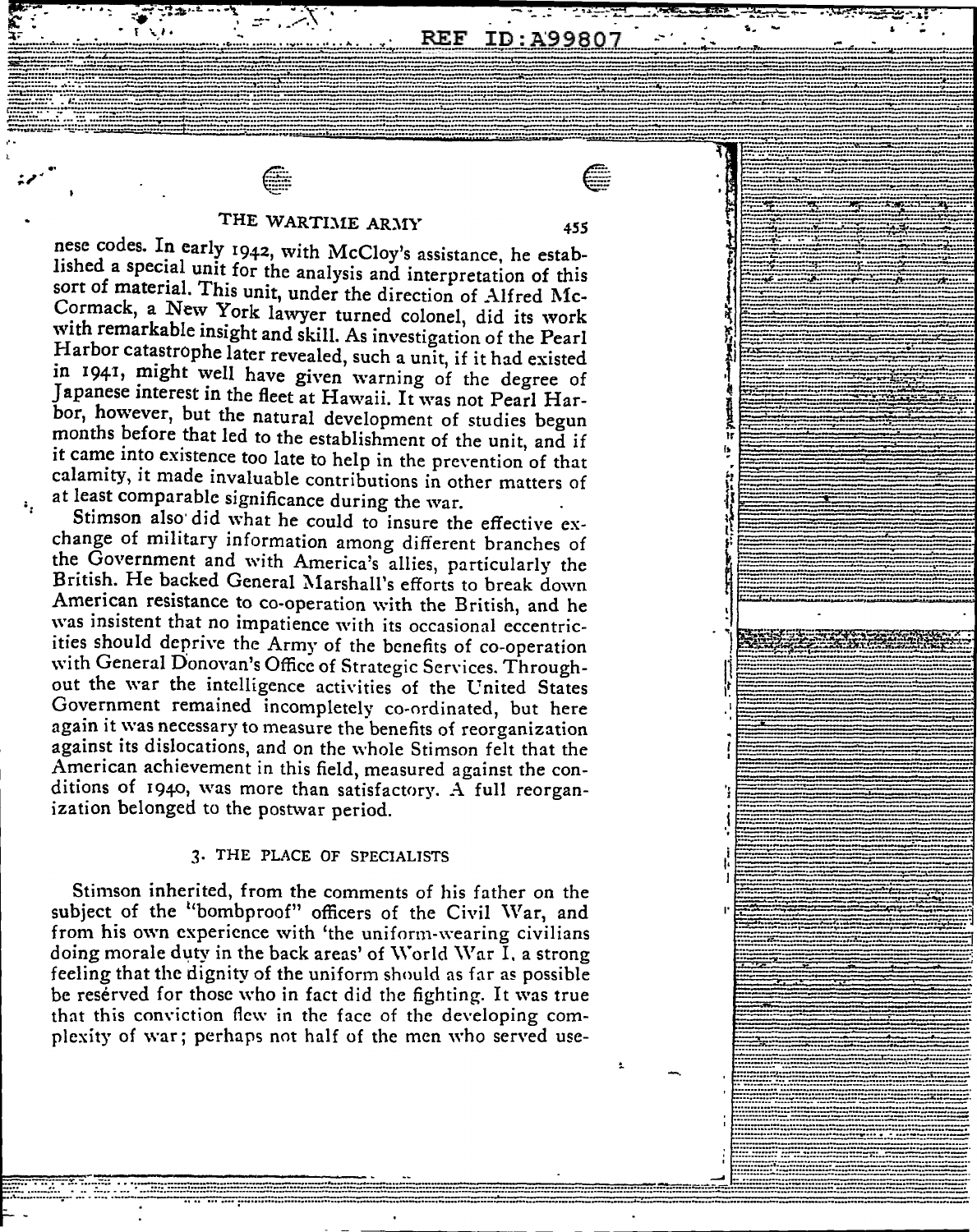REF ID:A9980

DEPARTMENT OF DEFENSE ARMED FORCES SECURITY AGENCY **WASHINGTON 25, D. C.** 

IN REPLY REFER TO 10 November 1950

 $\sim$  . We show

Mor William P. Bundy, Union Trust Building, Washington, D. C.

Dear Bill:

**60A** 

I enjoyed seeing you last evening and in renewing friendship.

As to the matter we discussed briefly, my interest in it is not a purely personal one but one that arises from a conviction that authentic history is vital for official records.

The attached extract is of interest in connection with the early history of certain U. S. activities and it would be useful to obtain an authentic version of the factors that led to the alleged banishing of the operations referred to in the attached account and also in Yardley's The American Black Chamber.

Both of these references agree in attributing the closing of the called Black Chamber to Mr. Stimson. However, some years ago (about 1932-3) I was told quite definitely by Yardley himself that he had been in error in attributing the action to Stimson and that he had learned that it was actually President Hoover who insisted upon the termination.

Since your brother collaborated with Mr. Stimson in writing "On Active Service in Peace and War," which by the way is a very fine biography and which I read with deep interest, it occurred to me that he might have some background to add to the statement as to the closing of the section run by Yardley.

If you could without inconvenience consult with your brother on the question I raise in the 4th paragraph of this letter, or if you, as a concomitant of your personal acquaintance, perhaps friendship, with Mr. Stimson, could throw some light on the subject I would appreciate your assistance.

I hasten to assure you that any information you can supply will be. treated as confidential, for official use only in connection with our own history of operations.

With my thanks in anticipation of an interesting reply, and with cordial greetings, I am.

Sincerely yours,

William F. Friedman Technical Consultant

P.S. Your office is close by the Cosmos Club. I hope you will join me there for lunch some day soon.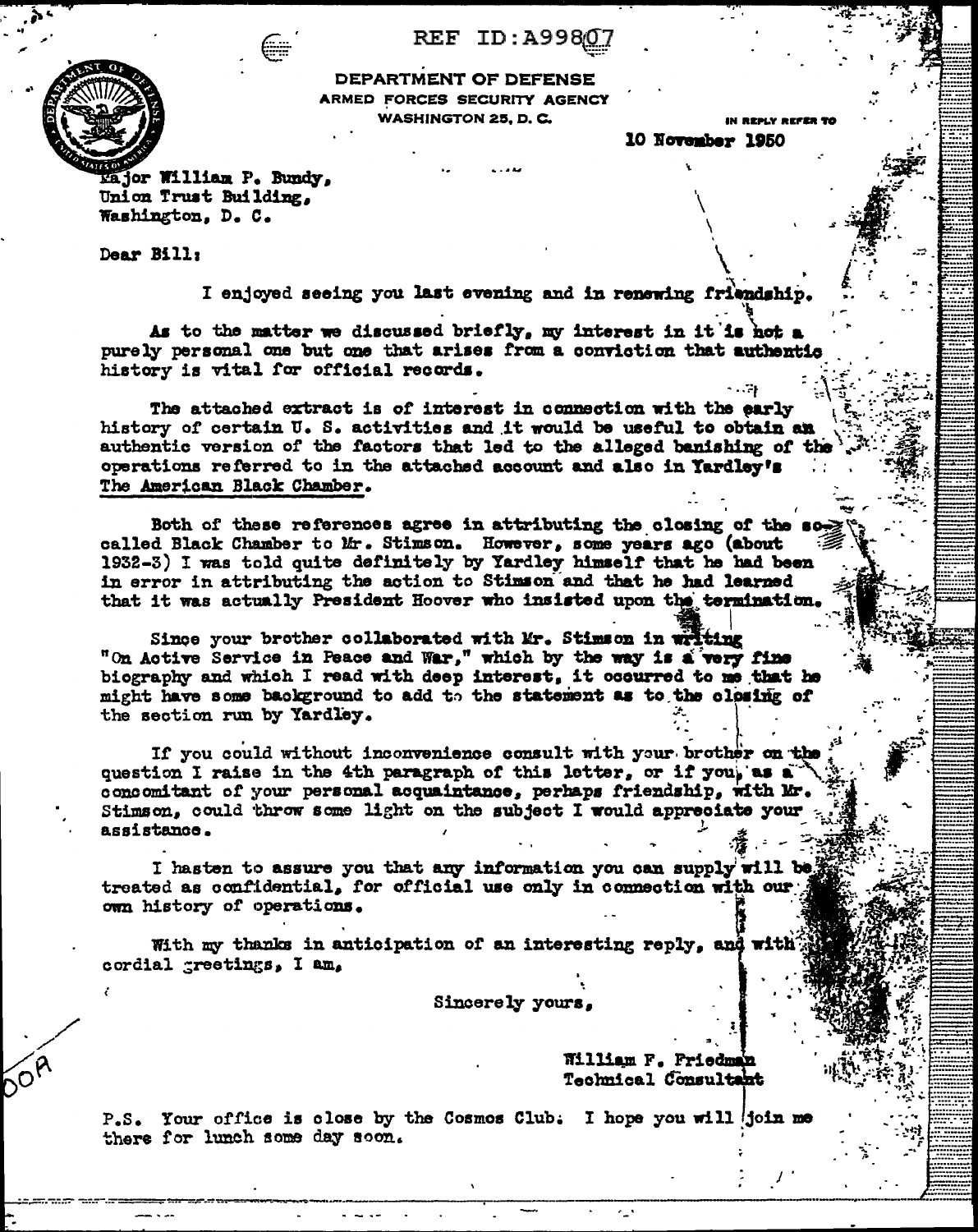REF-ID: A99807

<u>an - an</u> year in

Confidential @

COVINGTON, BURLING, RUBLEE, O'BRIAN & SHORB. UNION TRUST BUILDING

 $\lfloor 17 \text{ MeV} 50 \rfloor$ 

### WASHINGTON 5. D. C.

in Mr. Friedman: -

Herewith Mar's answer. with their you will find it just definite, and I dope illuminating as to the 1229 facts. Te Colonal's 1940 attitude is an ex-remely interesting one. I certainly world have the same reservations as the about its validity, and I suspect the Colonel's view world be different were to now in Icherons or Marshalt's shoes. Juice the locone une made any sent ; bis setting, of am sens in world be no rigution to your discussing it, but I am assume it is a little retaine the reage of you history.

This has been insureding or necessar.

i i vas creellent i ree que ted d'hope o és ro

 $2\pi n \approx \mu$ 

Simeraly Jun, Silk Hudy

ton fitation